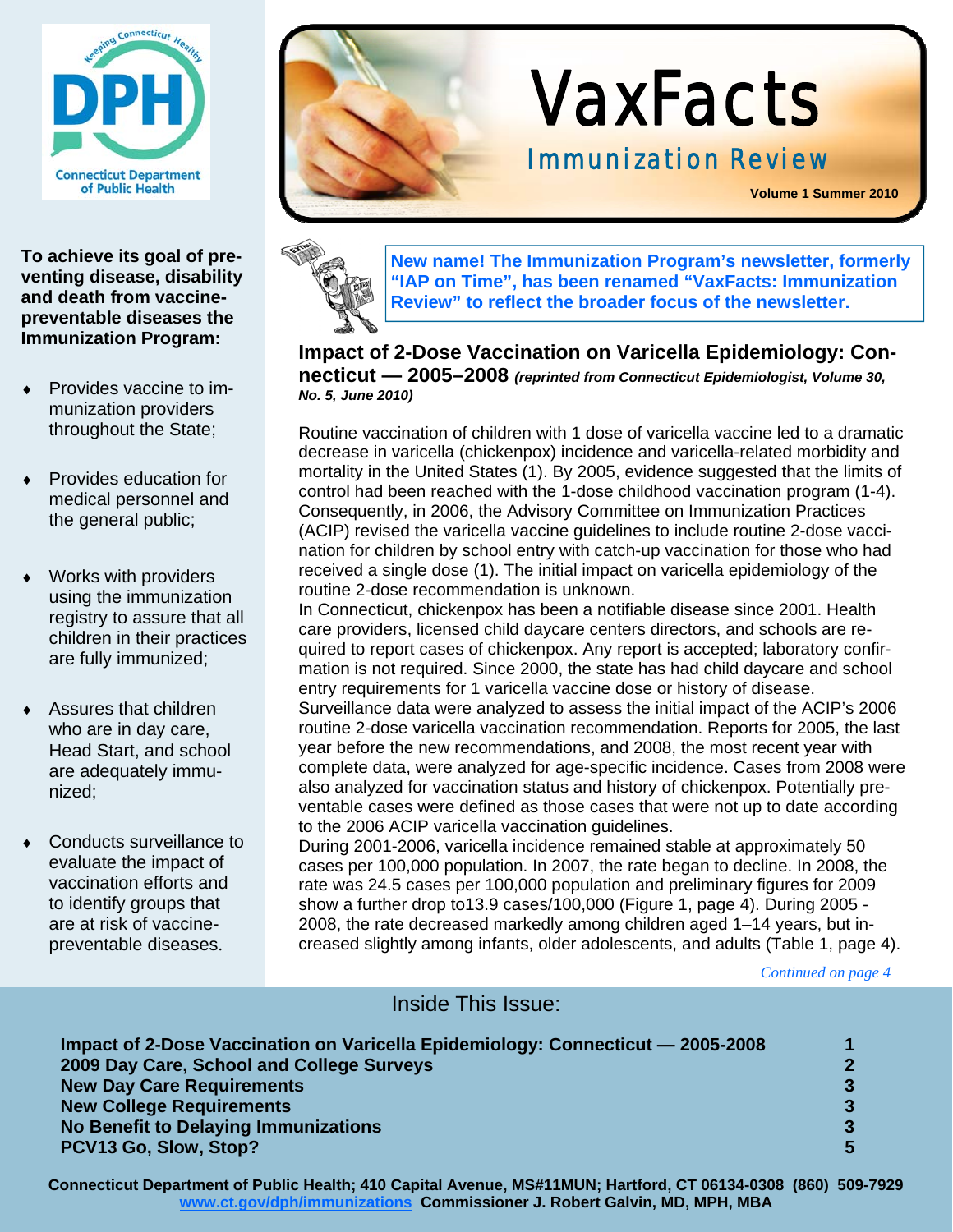

**Q.** Can sterile water or saline be used in place of diluent? **A.** No. Diluents are specifically designed to meet the volume, pH, and chemical needs of each vaccine so that optimal immune responses can be achieved. Neither sterile water nor saline should be used in place of diluent.

**Q.** We always hear about minimum intervals between vaccine doses in a series but never about maximum intervals. When is the spacing between doses so far apart that you would need to restart a series?

**A.** There are no maximum intervals. Vaccine series do not need to be restarted because the interval is too long. As long as the minimum interval is met, continue with the series.

#### **Q.** What does "VFC eligible mean"?

**A.** VFC eligibility is defined as: (a) Medicaid enrolled; (b) no health insurance; or (c) American Indian or Alaskan native. In addition, individuals who are underinsured (the insurance does not fully cover the cost of immunizations) can be referred to Federally Qualified Health Centers (FQHC) to be immunized with VFC-supplied vaccine.

Do you have an immunization question you want answered by our immunization experts? Email: debbye.rosen@ct.gov



## **2009 Day Care, School and College Surveys**

Each year the Immunization Program works with day cares, schools and colleges across the state to conduct immunization coverage surveys. The results for the 2009 surveys are shown below.

VaxFacts

Immunization Review

**Volume 1 Summer 2010**

**Day Care** (n = 55,040)

l

| vaccine           | % coverage |
|-------------------|------------|
| 3 polio           | 98.5       |
| 4 DTP / DTaP / DT | 98.1       |
| 1 MMR             | 98.4       |
| 1 Hib             | 94.3       |
| 3 hepatitis B     | 98.4       |
| 1 varicella       | 98.0       |
| 1 pneumococcal    | 98.5       |



The exemption rate (medical and religious) was 1.0%.

#### **Kindergarten** ( $n = 46,158$ )

| vaccine           | % coverage |
|-------------------|------------|
| 3 polio           | 98.3       |
| 4 DTP / DTaP / DT | 98.5       |
| 2 MMR             | 98.5       |
| 3 hepatitis B     | 98.4       |
| 1 varicella       | 98.4       |

The exemption rate (medical and religious) was 1.1%.

#### **7<sup>th</sup> Grade** (n = 44,665)

| % coverage |
|------------|
|            |
|            |
|            |
|            |

The exemption rate (medical and religious) was 0.4%.

**College** (n = 40,214 for measles/rubella requirements, 49,539 for meningococcal requirement)

| vaccine                  | % coverage |
|--------------------------|------------|
| $2$ measles $/1$ rubella | 86         |
| meningococcal            | 98.6       |

The Immunization Program thanks the day care providers, school nurses and other staff who complete these surveys and the immunization providers who keep Connecticut's children up-to-date with their immunizations. The surveys allow us to monitor immunization trends over time and to take corrective action as needed. We also report our results to the Centers for Disease Control and Prevention so Connecticut's results can be compared with those of other states.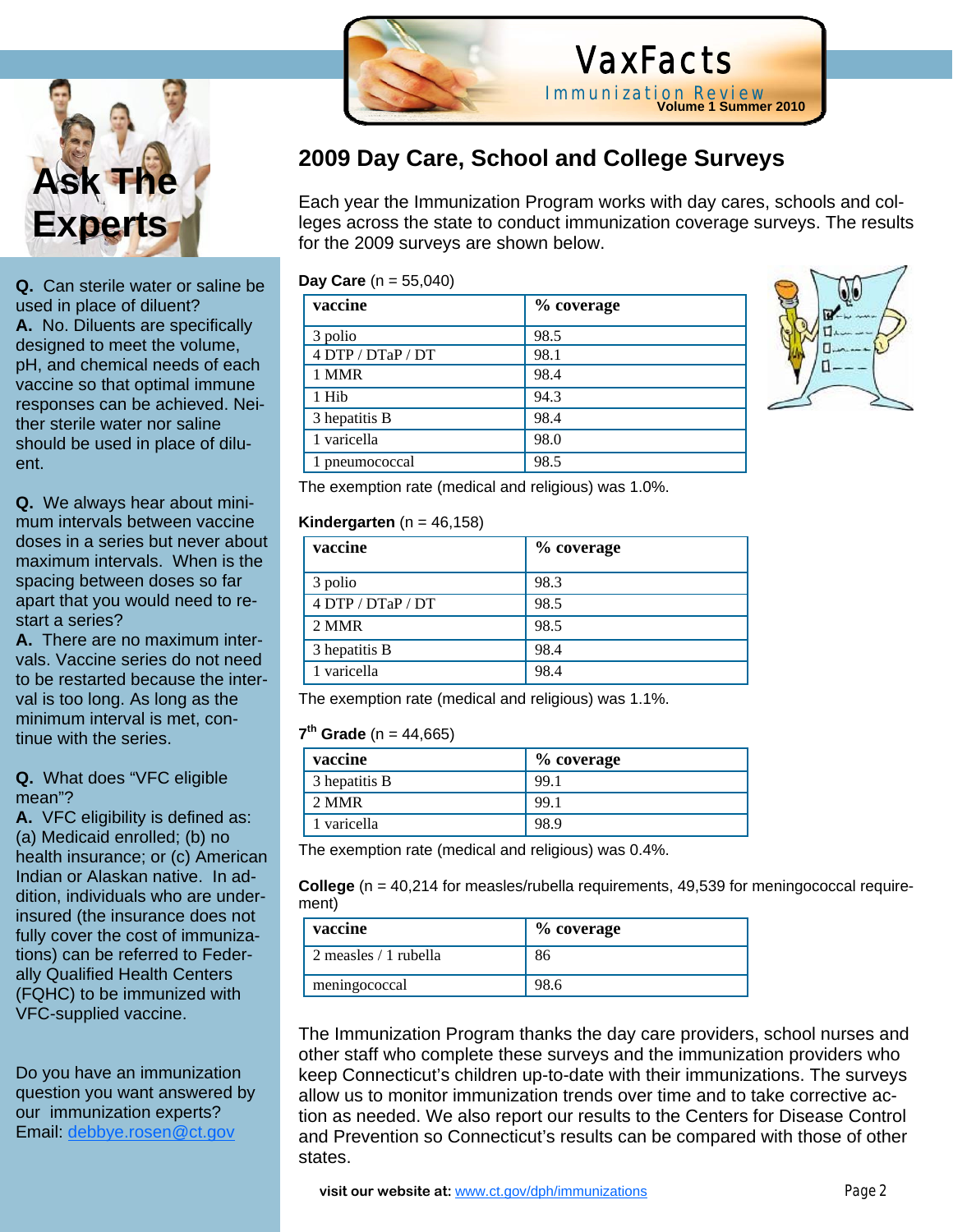#### **Immunization Program Epidemiologists: Region 1** *(Western CT)*

Paul Sookram 860-509-7835

**Region 2** *(New Haven area)*  Maria Andrews 860-509-7929 **Region 3** *(Eastern CT)* Sharon Dunning 860-509-7757 **Region 4** *(Hartford area)*

Linda Greengas 860-509-8153

#### **Local IAP Coordinators: Bridgeport**  Joan Lane

203-372-5503 **Danbury** 

Irene Litwak

203-730-5240

**Hartford** 

Tish Rick Lopez Sandra Abella

860-547-1426 x7048

**Ledge Light** 

Martin Tolentino

Katie Baldwin 860-448-4882 x356

**Naugatuck Valley** 

Elizabeth Green

203-881-3255 **New Britain** 

Ramona Anderson

860-612-2777

**New Haven**  Jennifer Hall

203-946-7097

**Norwalk** 

Pam Bates

203-854-7728 **Stamford** 

Cinthia Vera

203-977-5098

**Torrington**  Sue Sawula

860-489-0436

**Waterbury** 

Randy York 203-346-3907

**West Haven** 

Betty Murphy 203-937-3665

**Other areas**  Debora Alvarenga 860-509-7241



## VaxFacts

Immunization Review **Volume 1 Summer 2010**

### **New Day Care Requirements**

Ĩ

Beginning September 1, 2010 all children born on or after January 1, 2009 who attend a child day care center, group day care home, or family day care home ages 12–23 months are required to have one dose of the Hepatitis A vaccine; two doses are required for those aged 24 months and older.

By January 1, 2011 and each January 1 thereafter, children aged 6–59 months attending a child day care center, group day care home, or family day care home are required to receive at least one dose of influenza vaccine between September 1 and December 31 of the preceding year. The table below provides more information.

| <b>Vaccine</b> | <b>Start Date</b>                                | <b>Description</b>               | Age                    | <b>Doses</b><br><b>Required</b>                                              |
|----------------|--------------------------------------------------|----------------------------------|------------------------|------------------------------------------------------------------------------|
| Hepatitis A    | Sept. 1, 2010                                    | Children born<br>Jan. 1, 2009 or | $12-23$ months         |                                                                              |
|                |                                                  | later                            | 24 months<br>and older | 2                                                                            |
| Influenza      | By Jan. $1$ ,<br>2011 & every<br>Jan. thereafter |                                  | 6-59 months            | 2 doses if this is the $1st$<br>time child is receiving<br>influenza vaccine |

Also the supply of Hib vaccine is now sufficient to reinstate the Hib booster dose for children attending day care. Child care providers should ensure that children have received 3 doses of HbOC (ActHib or Pentacel) or 2 doses of PRP-OMP (PedvaxHIB) by age seven months (the primary series) plus a final booster dose of any Hib vaccine type on or after 12 months of age and by age 16 months.

For more information on the new day care requirements and the Hib booster dose, click on this link to our memo posted on the DPH website: http://www.ct.gov/dph/lib/ dph/daycare/pdf/DCC\_Flu\_and\_Hep\_A\_\_requirement\_2010.pdf

### **New College Requirements**

Beginning August 1, 2010 all incoming freshman (full-time or matriculating) will be required to show proof of 2 doses of measles, mumps and rubella vaccine and 2 doses of varicella (chickenpox) vaccine.

For more information on the college requirements, click on this link to our memo posted on the DPH website: http://www.ct.gov/dph/lib/dph/infectious\_diseases/ immunization/2010/college\_immunization\_regs\_guidance\_5\_6\_2010.pdf

## **No Benefit to Delaying Immunizations**

Some parents concerned that their children are receiving too many vaccines at too young an age are requesting doctors to postpone their children's immunizations. A study examined data from the U.S. Vaccine Safety Datalink found that delaying vaccines has no benefit with regards to children's long-term mental development and can increase the incidence of vaccine-preventable diseases. The study examined test results from over 1,000 children vaccinated from 1993 to 1997 and compared their results for a group vaccinated on time with a group that had delayed immunizations. The results of the tests showed that timely vaccination during infancy had no adverse effects on neuropsychological outcomes 7 to 10 years later. For more details, see the complete report in the June 2010 issue of *Pediatrics*.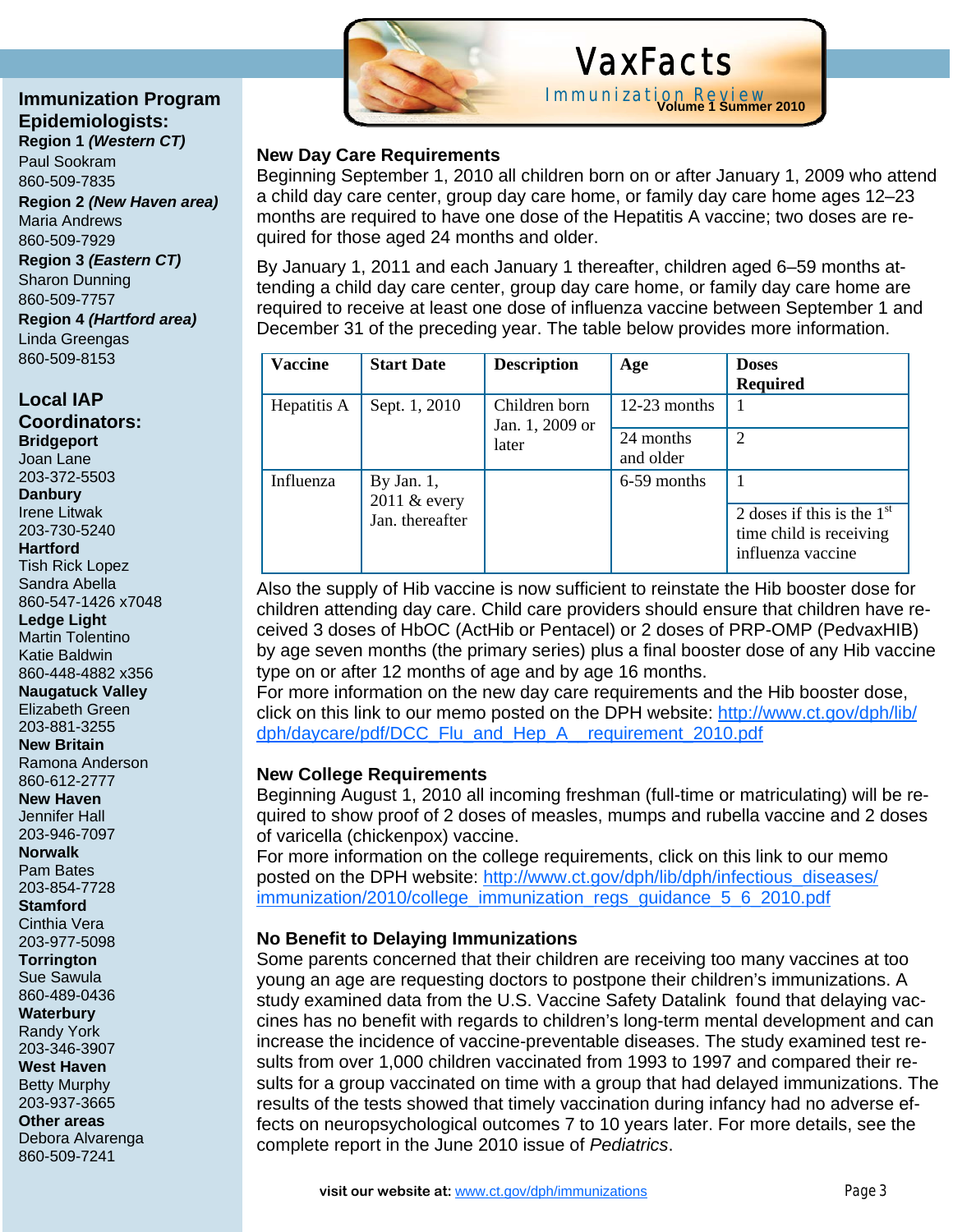# **Save The Dates**



## **August 5, 2010:**

CDC will present its annual "Immunization Update" on August 5, 2010. This satellite broadcast and webcast will feature several topics and highlight current and late-breaking immunization issues. For more information and to register for the update, click on the following link:

http://www2.cdc.gov/PHTN/ immupdate2010/default.asp

## **Sept. 15, 2010: Flu Conference**

The CT Influenza and Pneumococcal coalition will host the 2010 Annual Influenza Update at Woodwinds in Branford, CT from 8am - 3:30 pm. Topics include: lessons learned from H1N1, vaccine production, mandatory influenza vaccination and more. For registration information, please email: debbye.rosen@ct.gov

## **Sept. 21, 2010: Vaccination of Health Care**



**Workers Teleconference** 

DPH, the CT chapter of AAP and the CT Infectious Disease Society will present a teleconference from 12 noon – 1pm. Dr. Michael Parry, Dir. of Infectious Diseases and Microbiology at Stamford Hospital, and Dr. Ed Septimus,FIDSA, FACP, FSHEA, Medical Director, Infection Prevention at HCA Healthcare System will present. CMEs and a letter to obtain CEUs for nurses are available. For registration information, please email: tracey.ctaap@gmail.com



# VaxFacts

Immunization Review **Volume 1 Summer 2010**

#### *Continued from page 1*

The incidence and number of cases remain highest in children aged <15 years. The proportion of cases hospitalized (1%) and the proportion reporting a previous history of varicella (9%) in 2008 did not change compared to 2005. However, 13% of cases reported a history of having received 2 doses of vaccine in 2008 compared with <1% in 2005.

The majority (59%) of varicella cases in 2008 were potentially preventable by full adherence to the 2- dose ACIP guidelines; of these, 81% were among persons aged 5–14 years who either had only one dose (93%) or had never been vaccinated (7%).

**Reported by:** J. Kattan MD, MPH, L. Sosa MD, H. Bohnwagner MPH, Connecticut Department of Public Health; J. Hadler MD, MPH, Connecticut Emerging Infections Program.





\* 2009 data is preliminary

| Age<br>Group | 2005            |            | 2008            |            |
|--------------|-----------------|------------|-----------------|------------|
|              | <b>No.Cases</b> | Incidence* | <b>No.Cases</b> | Incidence* |
| $\leq$ 1     | 36              | 86.9       | 49              | 115.4      |
| $1 - 4$      | 252             | 148.6      | 178             | 105.2      |
| $5 - 9$      | 951             | 422.2      | 324             | 148.0      |
| $10 - 14$    | 404             | 163.8      | 209             | 89.2       |
| $15 - 19$    | 32              | 12.9       | 35              | 14.0       |
| $20 - 29$    | 11              | 2.7        | 21              | 4.9        |
| $=30$        | 23              | 1.1        | 41              | 1.9        |
| Total        | 1709            | 48.7       | 857             | 24.5       |

\* per 100,000 population

### **Editorial Note:**

Varicella incidence has declined rapidly in Connecticut coincident with the ACIP 2 dose varicella vaccination recommendation. Additionally, the majority of cases are

*Continued on page 5*